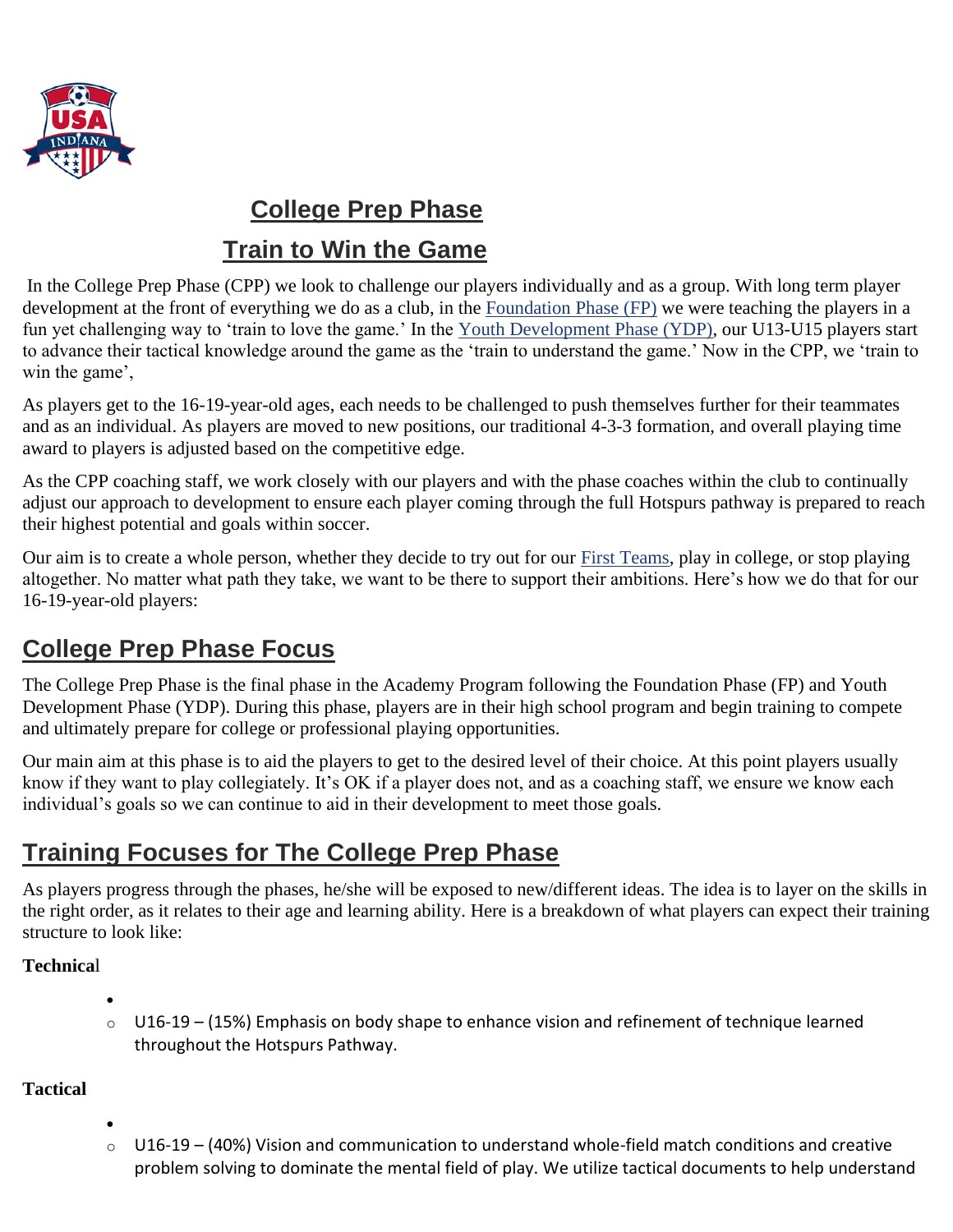the game model as well as video footage using VEO cameras. Each game is analyzed by coaching staff and individual comments provided for players as fitting.

### **Physical**

• o U16-19 – (25%) Physical aspects of training are always considered i.e., work to rest ratios, and throughout the winter, we have dedicated sessions to speed and strength training.

### **Psychological**

 $\overline{\phantom{a}}$ 

•  $\circ$  U16-19 – (20%) On-field emphasis on developing strategies for focus and quick thinking.

# **Training Sessions in the CPP**

With tactics shifting to the main focus in our CPP sessions, we still hit each of the pillars for development that were emphasized in the FP and YDP. This alignment is further emphasized by maintaining our 6 team targets (playing out from the back, team defending, transitions, ball circulation, pressing, chance creation) that define our style of play.

While players are more honed in on specific positions at this point in their playing cycle, we are engaging every player at every possible opportunity within games and sessions. This requires additional guided learning, as were used in the previous phases, that makes them think and react over critical points in the game. We do not give them the answer, they have to work to figure it out as a group or individually.

Within sessions, we use two coaches — one as lead and one as a support (ghost) coach that will manage the opposition of whatever that session's target is. For example, if the main aim of the session is playing out from the back for our defensive and midfield units, our attacking unit focuses on their team defending. With our lead and support coach (ghost coach) approach, each individual and group of individuals within the team are able to develop from each session — even when the aim of the session isn't on their unit.

# **Opportunities to Play Collegiately**

Per the phase name, college recruiting is an important part of our phase. Aside from ensuring technical, tactical, physical, and psychosocial preparation, we feel it's important to give both players and parents information to aid their journey from college coach Information sessions to recruiting profiles, to college showcases, we aim to provide the players with the tools and information to utilize.

We [provide players with direct access](https://www.hotspurs-soccer.com/hotspurs-player-hub/) to the NCSA College Recruitment Platform. This recruiting platform allows for players to build out their full college recruitment profile. From film and relevant information college coaches are seeking. This allows players to easily share their highlights with prospective college coaches and coaches to organically find our Hotspurs players. Additionally, these profiles are housed in our [Spurs Player College Marketplace](https://www.hotspurs-soccer.com/recruitment-home-page/) where coaches can access our players, knowing they came from the Hotspurs program — giving them an increased understanding of the expectations and type of player they are considering.

Further, we attend and host our own college showcases. Coaches are provided information on each of our eligible players and are invited specifically by the club. However, [the recruitment process](https://www.hotspurs-soccer.com/confessions-of-a-soccer-mom-the-college-recruiting-process/) is one that the player must be actively involved in. We help guide our players through making continued contact directly with the coaches at schools they've determined a good fit to build a dialogue.

To that end, we put the emphasis on the players maintaining their information on their profile, engaging with coaches, and taking control of where they want to be. Our promise is to support and guide and assist them in every way possible.

Ideally, the purpose of this phase model is to get our players ready to play beyond our academy – whether that be at college, in our First Teams, or in a professional setup.